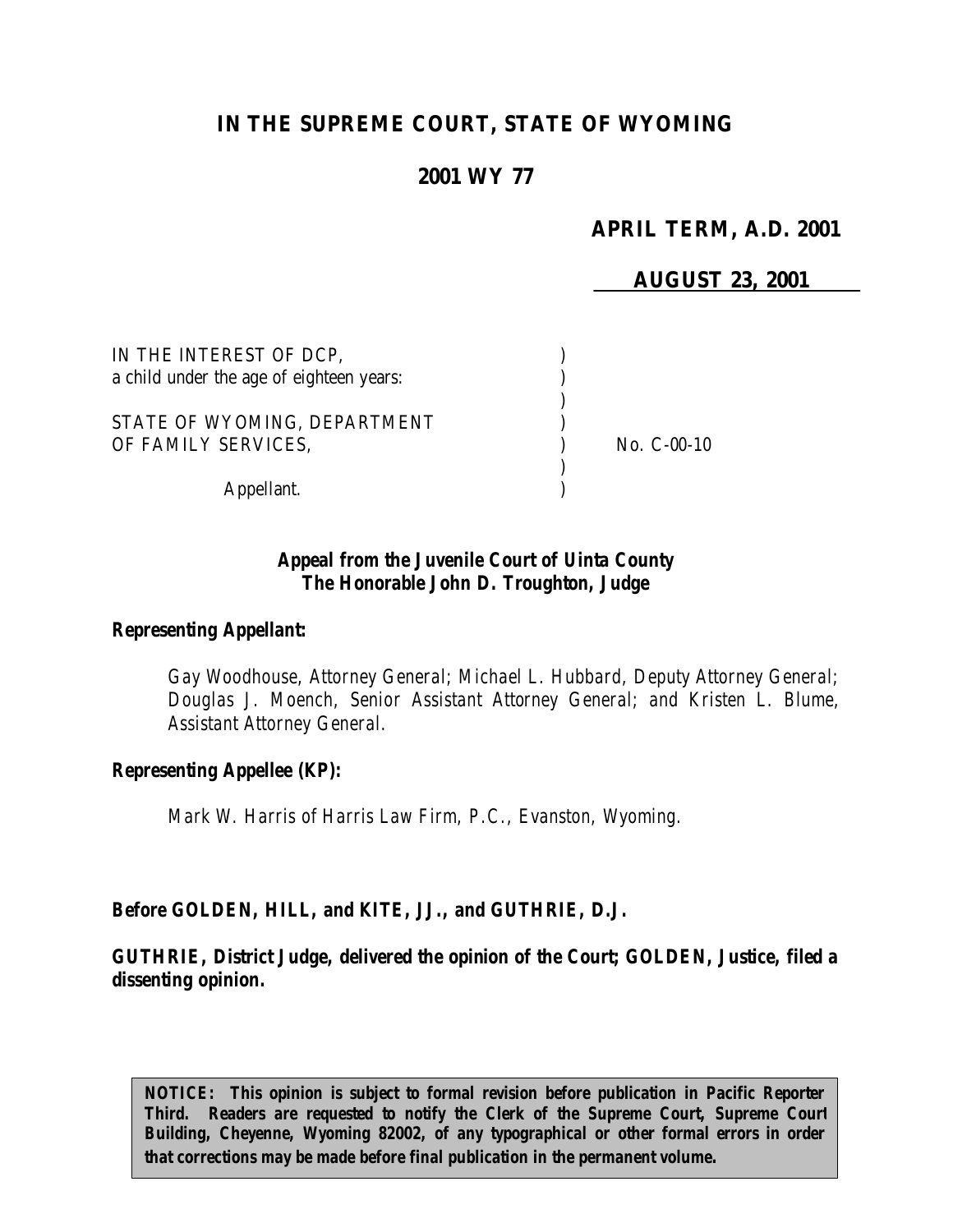#### **GUTHRIE, District Judge.**

[¶1] Appellant, State of Wyoming, Department of Family Services (DFS), appeals an order entered in juvenile court requiring DFS to pay for an out-of-state placement for a juvenile adjudged delinquent under the Juvenile Justice Act. We affirm.

# **ISSUE**

[¶2] DFS states the issue as:

Did the juvenile court exceed its statutory authority when it ordered the State of Wyoming, Department of Family Services to pay for a private out-of-state placement?

# **FACTS**

[¶3] DCP is a minor child born April 26, 1988. Appellee, KP, adopted DCP when he was approximately five years old. In September of 1999, DCP performed acts of delinquency. In November of 1999, KP placed DCP in a residential treatment program in Evanston, Wyoming, the Youth Alternative Home Association (YAHA).

[¶4] A petition alleging that DCP was delinquent was filed on December 1, 1999. The initial hearing was held on December 10, 1999. Present at this hearing was DCP, KP, KP's attorney, a DFS representative, a YAHA representative and the Deputy County and Prosecuting Attorney. DCP admitted all the allegations in the petition. Two orders were generated as a result of the initial hearing. The first order was signed by the district court commissioner on December 22, 1999. The second order was signed by the juvenile court judge on January 21, 2000 and was based upon a Court Commissioner's Resume signed by the Court Commissioner on January 20, 2000. In both orders, constructive custody of DCP was placed with the Uinta County Sheriff's Department. In the first order, physical custody of DCP was placed with KP for placement at YAHA and legal custody with KP. The second order placed physical custody of DCP with YAHA and legal custody with DFS. A dispositional hearing was scheduled for January 26, 2000.

[¶5] On January 19, 2000, DCP was released by YAHA to KP. The next day, KP moved DCP to a residential treatment program at Primary Children's Hospital in Utah.

[¶6] After two continuances, a dispositional hearing was held on April 12, 2000. No one appeared on behalf of DFS at this hearing. The juvenile court entered an order that contained no terms of disposition for DCP. The juvenile court only ordered KP to pay for the cost of DCP's placement at Primary Children's Hospital from the date of his admission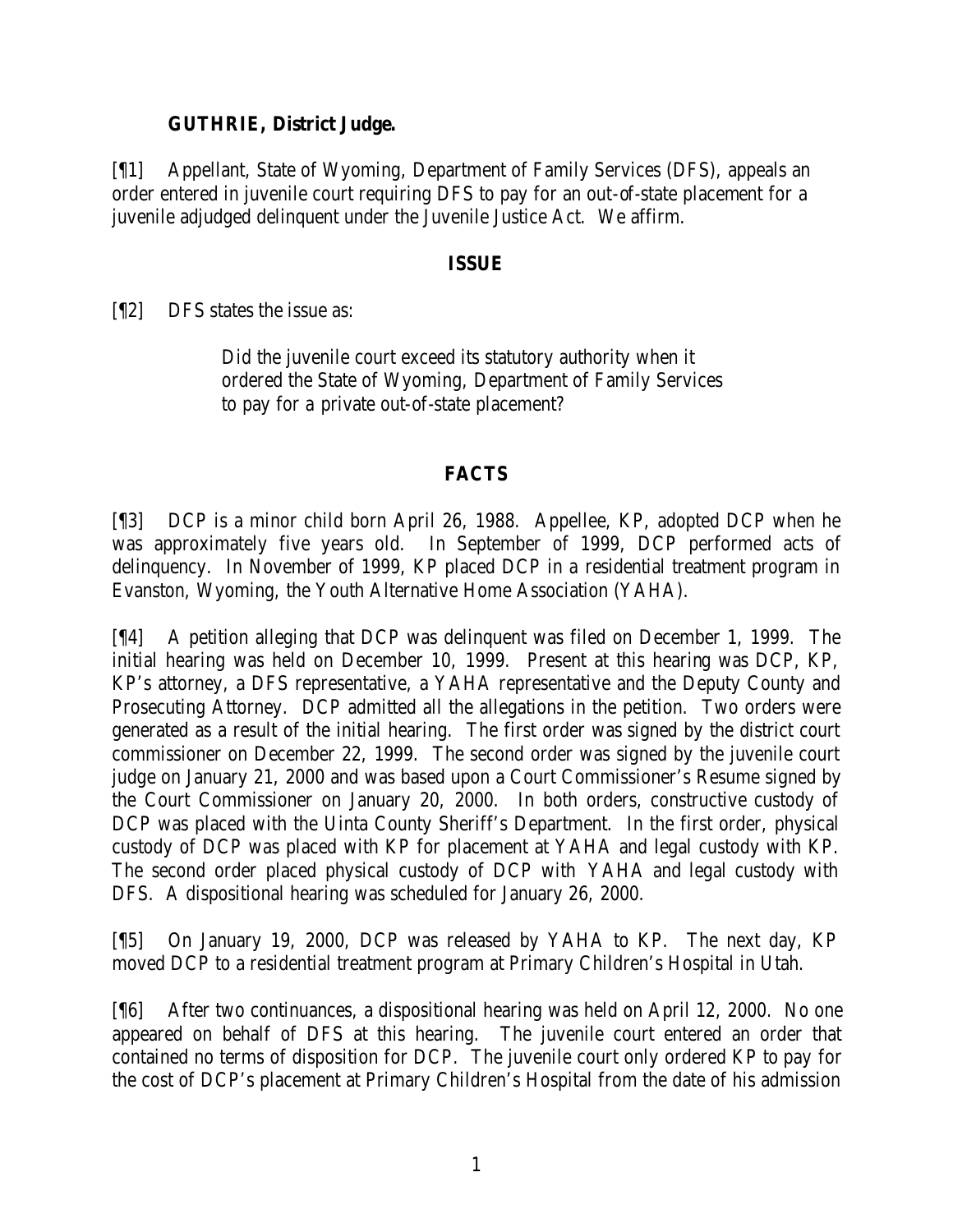until January 26, 2000. After that date, DFS was required to pay all costs not covered by KP's insurance. DFS timely appealed.

### **STANDARD OF REVIEW**

[¶7] All proceedings under the Juvenile Justice Act are regarded as being in equity and this Court shall exercise equitable jurisdiction. Wyo. Stat. Ann. § 14-6-238 (LexisNexis 2001). This appeal involves a question of law requiring statutory interpretation. Conclusions of law are reviewed *de novo*. *In re NG*, 14 P.3d 203, 205 (Wyo. 2000).

#### **DISCUSSION**

[¶8] DFS contends that the juvenile court exceeded its statutory authority when it ordered DFS to pay for a private out-of-state placement. The statutes at issue provide, in pertinent part:

> (a) In determining the disposition to be made under this act in regard to any child:

> > \* \* \*

(v) The court shall not order an out-of-state placement unless:

> (A) Evidence has been presented to the court regarding the costs of the out-of-state placement being ordered together with evidence of the comparative costs of any suitable alternative in-state treatment program or facility, as determined by the department pursuant to W.S. 21-13-315(d)(vii), whether or not placement in the in-state program or facility is currently available;

(B) The court makes an affirmative finding on the record that no placement can be made in a Wyoming institution or in a private residential treatment facility or group home located in Wyoming that can provide adequate treatment or services for the child; and

(C) The court states on the record why no in-state placement is available.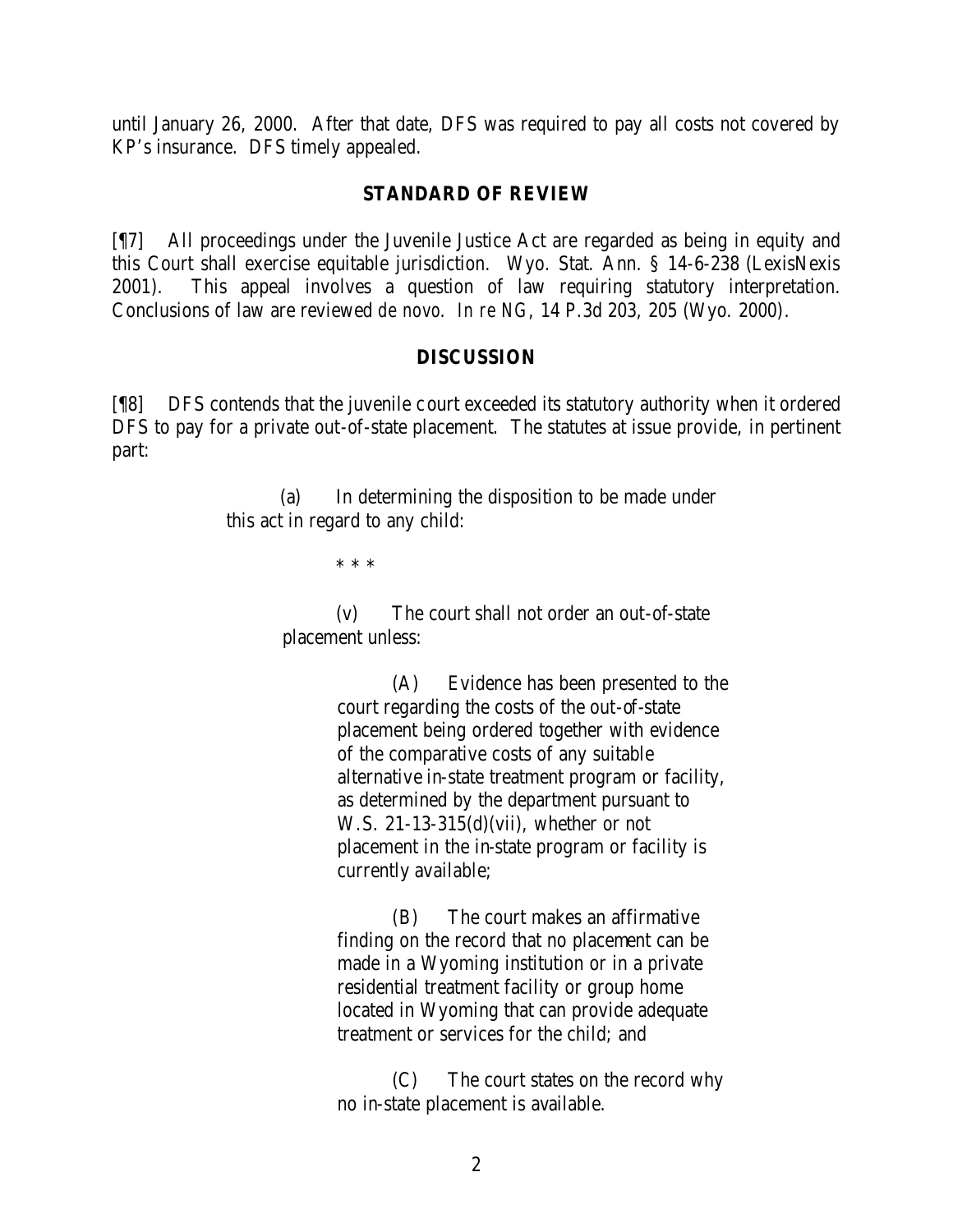Wyo. Stat. Ann. § 14-6-229(a)(v) (LexisNexis 2001). This section references Wyo. Stat. Ann. § 21-13-315(d)(vii) (LexisNexis 2001), which provides:

> (d) If a placement of a child is to be made and funded under this section, the predisposition study required by W.S. 14-6-227 shall include:

> > \* \* \*

(vii) If an out-of-state placement is under consideration, the name, address, program description and costs of each Wyoming institution and each private residential treatment facility and group home located in Wyoming that the department of family services has determined can provide adequate treatment or services for the child, and whether placement in the in-state institution, treatment facility or group home is available.

[¶9] Wyo. Stat. Ann. § 14-6-229 authorizes the juvenile court to order the out-of-state placement of a juvenile adjudged delinquent as part of the juvenile's disposition only if certain procedures are followed. The juvenile court's order following the dispositional hearing did not specifically order out-of-state placement nor did it specifically include the findings required by statute. DCP was placed at the out-of-state facility by his mother before the dispositional hearing.

[¶10] DFS argues that the statutory requirements for out-of-state placement were not followed; therefore, the juvenile court did not have the authority to require DFS to pay for the treatment. KP, on the other hand, argues that the May 11, 2000 order following the dispositional hearing meets the requirements of a court-ordered placement of DCP. KP seems to be arguing that since the May 11, 2000 order requires DFS to pay the costs of the treatment, the juvenile court was in effect ratifying the actions of KP in placing DCP in the out-of-state facility and ordering that DCP remain there. KP argues that nothing in the statute requires an out-of-state placement order be made prior to placement.

[¶11] KP also asserts that the other statutory requirements for out-of-state placement have been met. KP points to portions of the record where costs of out-of-state placement were presented to the juvenile court along with comparative costs of Wyoming placement provided by DFS.

[¶12] In *In re NG*, 14 P.3d 203, DFS appealed an order by a juvenile court requiring it to pay for electronic monitoring services provided by a private company for a minor child in a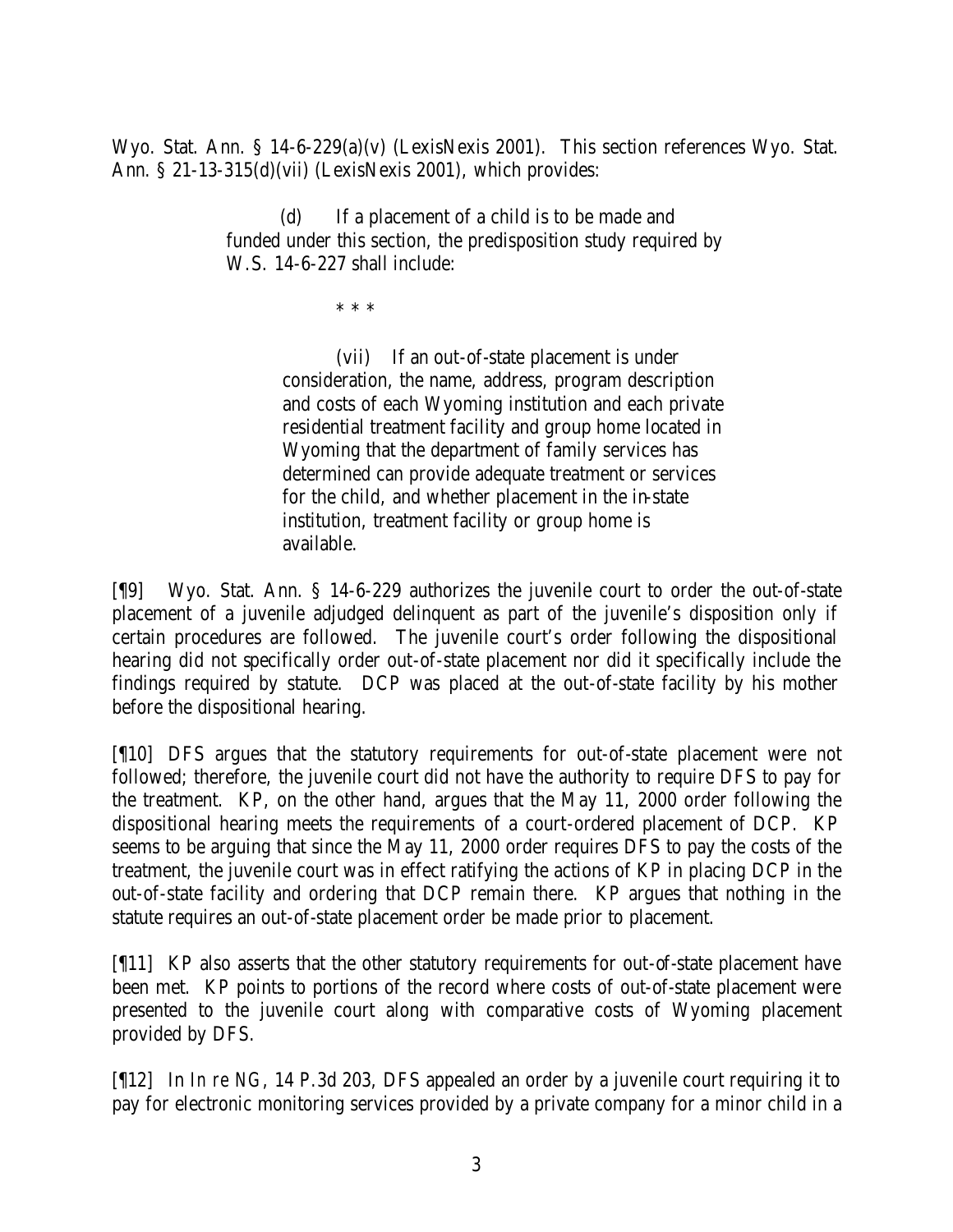child-in-need-of-supervision (CHINS) case. There, when the CHINS petition was filed, the minor was on probation through the municipal court and was wearing an electronic monitor provided by a private company and paid for by the municipal court. *Id*. at 204. Prior to arraignment on the CHINS case, the minor, her mother and DFS agreed to a "CHINS CASE PLAN." The plan acknowledged that NG was on probation and wearing an electronic monitor. Subsequently, the DFS worker wrote a letter to the assistant district attorney and attached the case plan. The letter indicated the court date had been cancelled because they were in agreement to follow the case plan. *Id*. at 205.

[¶13] In September of 1998, the DFS worker recommended that electronic monitoring be discontinued. At NG's arraignment in October of 1998, NG admitted the allegations in the petition and the juvenile court discontinued the electronic monitoring. In November of 1998, the juvenile court found that the electronic monitoring services were reasonable and in the best interest of the minor. The court ordered DFS to pay for the monitoring services. *Id.*

[¶14] Similar to the arguments here, DFS argued in *In re NG* that the court lacked the statutory authority to order DFS to pay for services such as electronic monitoring. *Id.* DFS argued that its duties in CHINS cases are explicitly defined by statute. *Id.* This Court took an equitable approach. "The purpose of the law is to promote the best interests of the children. DFS and the juvenile court must work together to that end. To accomplish this task, it is necessary for both the agency and the court to have somewhat more flexibility than DFS would concede." *Id.* This Court also held that "[i]t is not reasonable to expect the legislature to foresee every method that might be employed to assist a juvenile." *Id.*

[¶15] The important similarity is that the electronic monitoring services were never explicitly ordered by the juvenile court in the CHINS case. Justice Golden dissented in *In re NG*, arguing that "DFS should only be responsible for payment of electronic monitoring services when ordered by a juvenile court or required by the CHINS statutory framework.<sup>"</sup> Id. at 206 (Golden, J., dissenting). Justice Golden noted that the monitoring took place prior to the juvenile court having jurisdiction and the court took no action "indicating the monitoring services were required, and did not order electronic monitoring services nor approve the services as part of a consent decree." *Id.* "We should not require DFS pay for juvenile services that have not resulted from a juvenile court order \* \* \*." *Id.*

[ $[16]$  Wyo. Stat. Ann. § 14-6-229(a)(v) states that "[t]he court shall not order an out-ofstate placement" unless certain evidence is presented and the district court makes affirmative findings on the record. "Where a statute uses the mandatory language 'shall,' a court must obey the statute as a court has no right to make the law contrary to what is prescribed by the legislature." *In re LePage*, 2001 WY 26, ¶ 11, 18 P.3d 1177, 1180 (Wyo. 2001).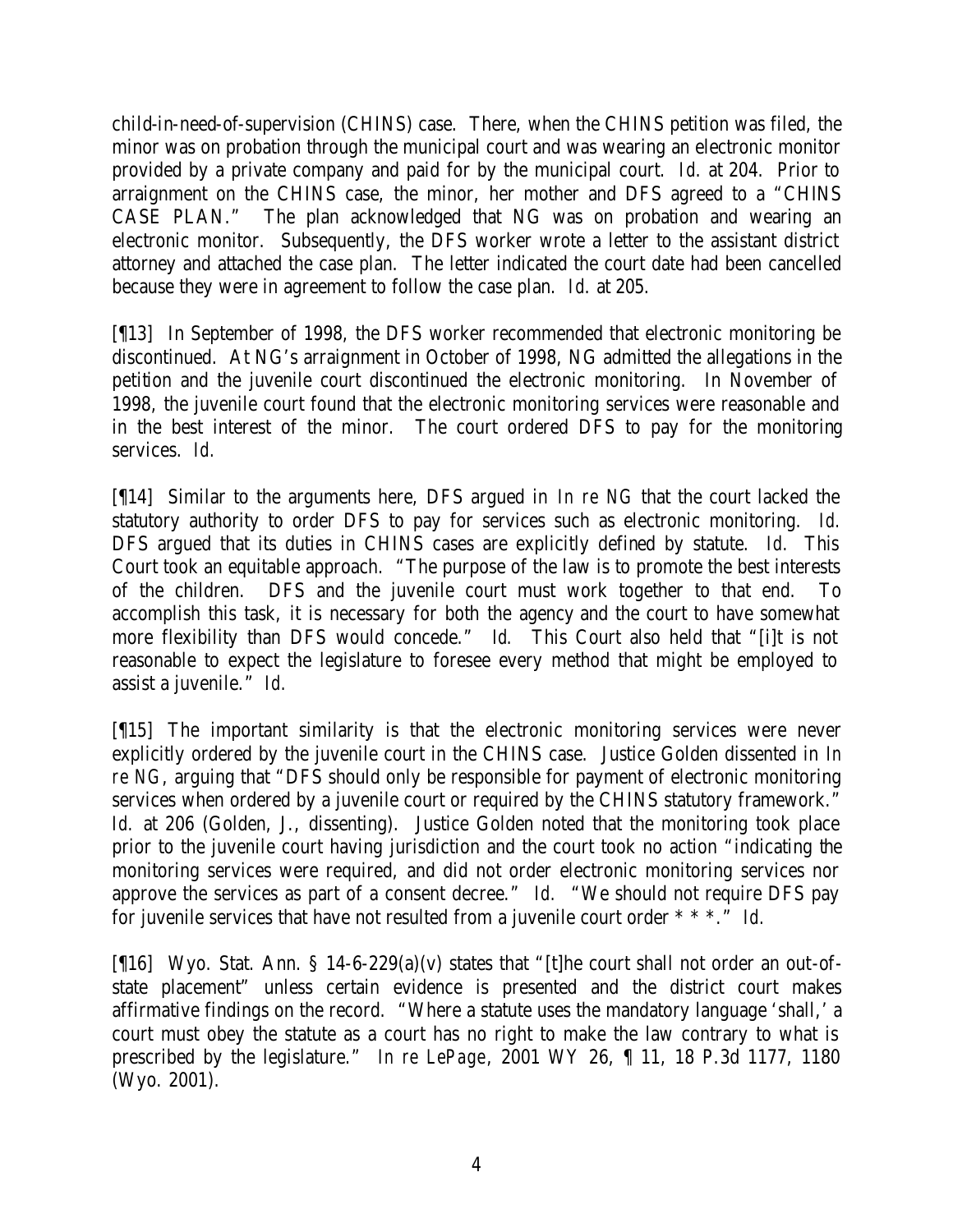[¶17] We must also keep in mind our longstanding principle that the exercise of equitable jurisdiction may not prevail over statutory language. In *In re Hartt's Estate*, 75 Wyo. 305, 295 P.2d 985, 991 (1956), this court stated that, when invoking equitable jurisdiction, "mandatory statutes must be obeyed and \* \* \* courts have no right to make a law contrary to that prescribed by the legislature." Similarly, "courts of equity are powerless to vary the direct mandate of legislative enactments as are courts of law \* \* \*." *In re Hartt's Estate*, 295 P.2d at 996. In sum, "[e]quity follows the law." *Brewer v. Folsom Brothers Co.*, 43 Wyo. 433, 5 P.2d 283, 290 (1931).

[¶18] Upon careful examination of the facts that appear in the record, we conclude the statutory framework of Wyo. Stat. Ann. § 14-6-229(a)(v) has been substantially adhered to in the instant case. Although the juvenile court did not provide an order prior to DCP's out-of-state placement, there is no statutory language which necessitates that the applicable requirements be met prior to placement. A review of the record makes it clear that comparative costs of placement in Wyoming as well as the costs of the out-of-state placement were presented to the juvenile court. In addition, there was a discussion at the hearing based upon the recommendations of Primary Children's Hospital that it was important for KP to play an active role in DCP's treatment. KP would not have been sufficiently involved at the in-state proposed treatment facilities due to their location, thus affecting the availability of those facilities.

[¶19] We assume the juvenile court made a careful review of the entire record, and we conclude the juvenile court had sufficient information to properly require DFS to pay for the out-of-state placement of DCP. In this case, we conclude there was a clear indication that the out-of-state placement effectuated the protection of public safety and provided for the care, protection, and mental and physical development of DCP. Wyo. Stat. Ann. § 14- 6-201(c)(ii), (iii) (LexisNexis 2001). The interests of judicial economy will not be served by a remand in this case so that the juvenile court's findings can be placed on the record. However, in the future, we require affirmative findings to be placed on the record in accordance with the mandatory language in the applicable statutes. This will allow this Court to properly review a juvenile court's decision to assure a comprehensive consideration of all relevant factors was completed.

[¶20] The order of the juvenile court is affirmed.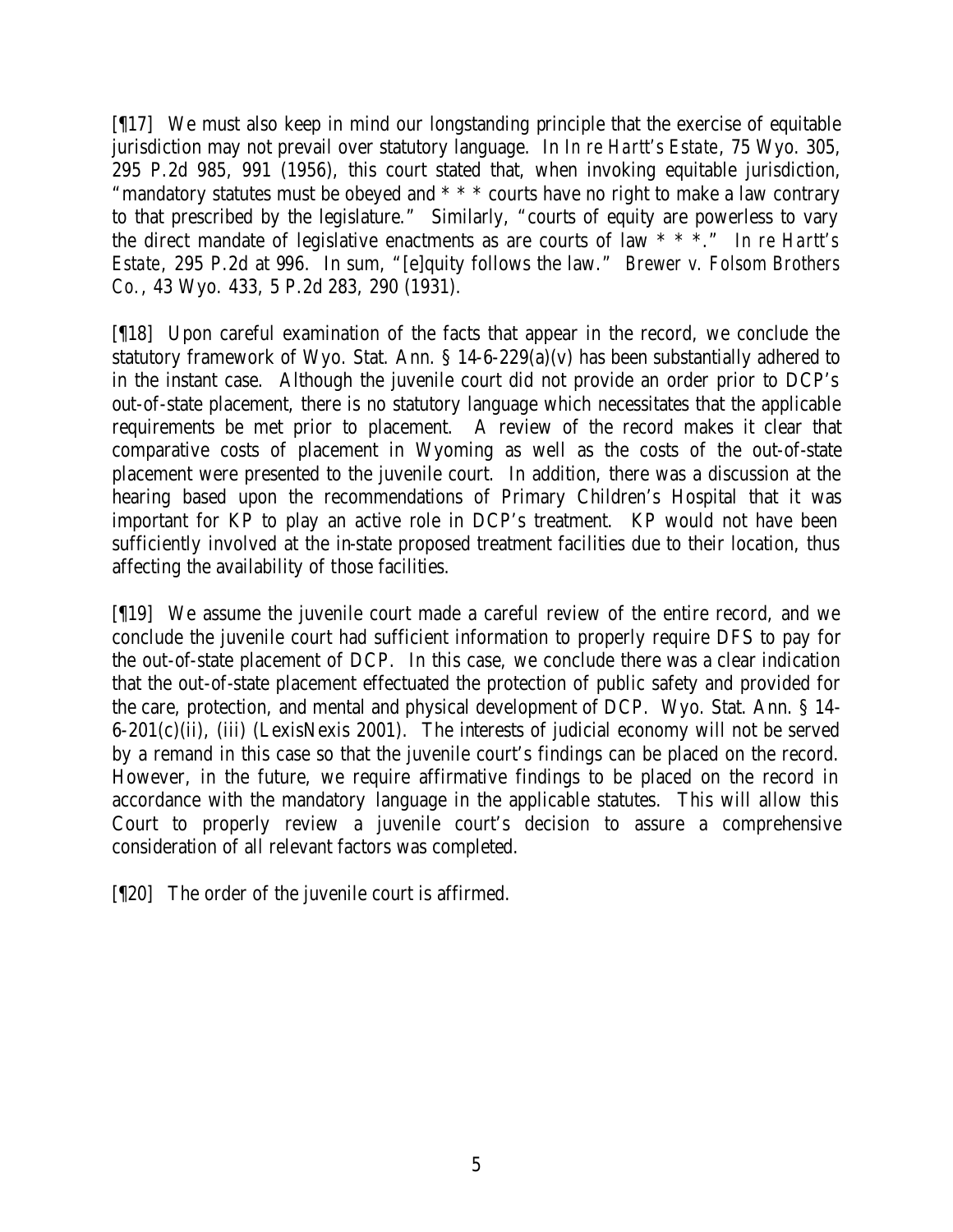GOLDEN, Justice, dissenting.

[¶21] Once again I find myself at odds with a majority opinion of this Court over the interpretation of how the legislature intends a juvenile court action to proceed. In this case, the majority opinion holds that a mother may unilaterally determine an out-of-state private placement for her son and, simply because a delinquency petition has been filed against her son, the juvenile court may order the State of Wyoming to pick up the bill for such private placement. Because I do not agree that the legislature intended such haphazard expenditure of public funds, I respectfully dissent.

[¶22] This case involves statutory interpretation of the Juvenile Justice Act, Wyo. Stat. Ann. § 14-6-201 through § 252 (LexisNexis 2001). Many of the general statements regarding interpretation of the Juvenile Justice Act contained in my dissent in the recent case of *WJH v. State*, 2001 WY 54, ¶¶27, 30, 24 P.3d 1147, ¶¶27, 30 (Wyo. 2001) are equally applicable here. The Juvenile Justice Act must be interpreted as a whole. Any interpretation must start with the premise that the juvenile court is a court of limited jurisdiction. The juvenile court must have statutory authority for its actions.

[¶23] In this case, the juvenile court has ordered the State of Wyoming Department of Family Services to pay for a private placement unilaterally selected by a juvenile's mother. The majority opinion legitimizes this action by holding that Wyo. Stat. Ann. § 14-6-  $229(a)(v)$  was "substantially adhered to," thus authorizing the order for payment. As a matter of statutory construction, I disagree with this holding on two grounds.

[¶24] First, § 14-6-229 does not apply to the facts of this case. Section 14-6-229 is the statutory section defining options available to the juvenile court in determining the disposition for a juvenile adjudicated delinquent. The operative language in that statute under review is: "In determining the disposition to be made under this act in regard to any child . . . the court shall not order an out-of-state placement unless . . . ." By its terms, its application is limited to situations in which the juvenile court is considering ordering an out-of-state placement as part of the terms of disposition of a juvenile adjudicated delinquent. This section has no application to the facts of this case. At no time did the juvenile court order placement of DCP at Primary Children's Hospital in Utah, whether as part of disposition or otherwise.<sup>1</sup> This should be the end of the discussion. Because the majority opinion goes further, however, so shall I.

 $<sup>1</sup>$  I note a serious concern as to whether the juvenile court process was even properly in the dispositional phase.</sup> The initial hearing was held before the court commissioner, not the court. The juvenile purportedly admitted to the allegations in the petition, and the court commissioner issued the "Initial Hearing Order" adjudicating DCP delinquent and ordering custody arrangements and various other matters. Although the court commissioner's "order" was ratified by the juvenile court almost a month later, holding an initial hearing before the court commissioner seems to exceed the authority of the court commissioner, thus rendering the adjudication void. I also note a concern over the policy of the juvenile court to tape record the initial hearing but only retain the tape recording for four months. Thus, no transcript of the initial hearing is available for this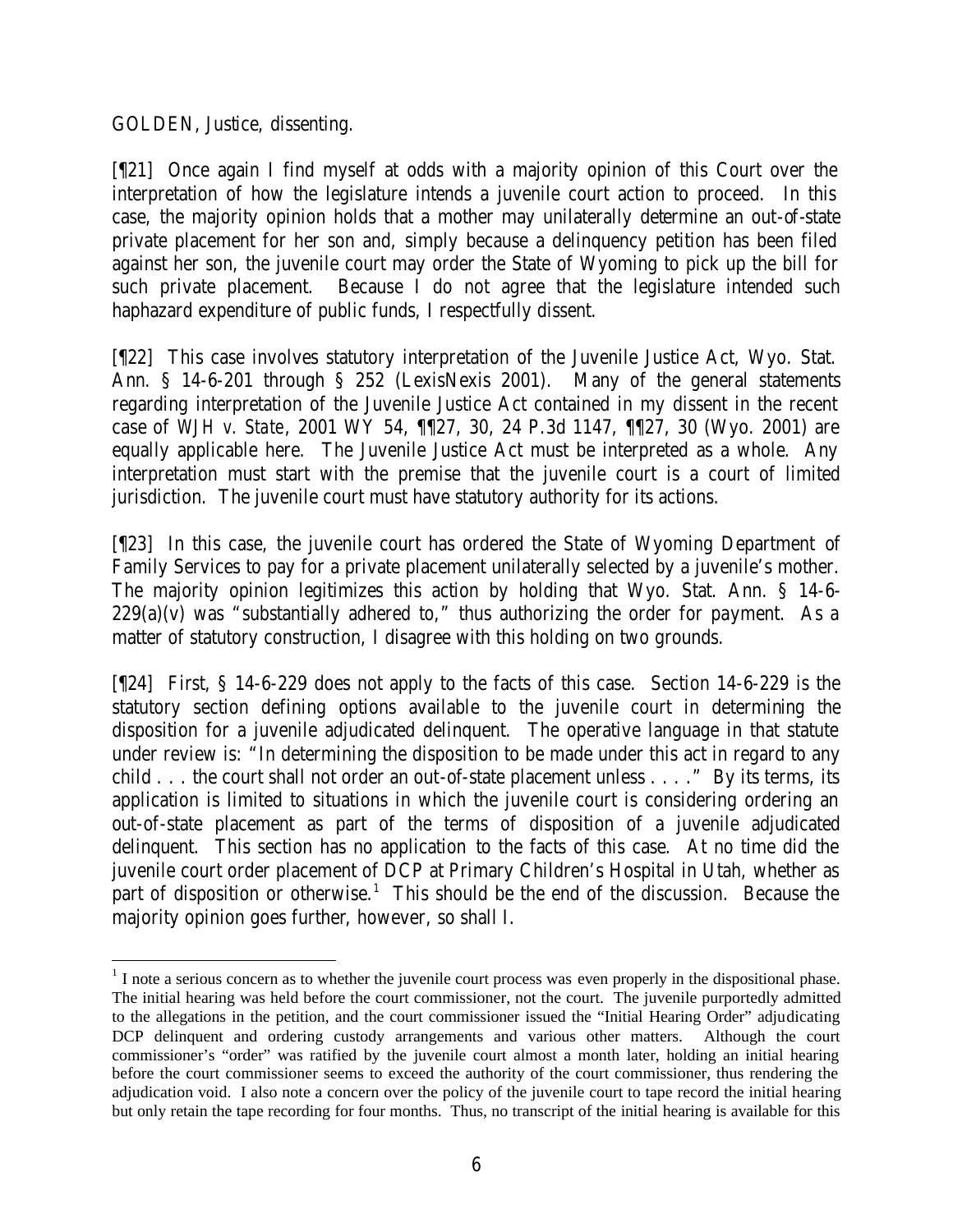[¶25] Second, accepting arguendo that § 229 somehow can be applied to these facts, there was no substantial compliance with § 229. Substantial compliance requires compliance with all material provisions of a statute. The principle of substantial compliance exists to allow for irregularities that do not affect any substantive principles. *See generally State v. Dobbs*, 70 Wyo. 26, 35, 244 P.2d 280, 282-83 (Wyo. 1952).

[¶26] By even applying § 229 to the facts of this case, the majority opinion obviously concludes that the language applying this section only to court orders of disposition is not material and can be ignored, essentially removing the section from its context within the Juvenile Justice Act. The application of this section is thus broadened to apply to any placement at any time for any reason, judicially creating a substantive change in the law. This Court should not extend the application of this section beyond what is obviously and clearly intended by the legislature. There can be no substantial compliance with this section when no attempt is being made to apply the section to an order of disposition.

[ $[27]$  Further, looking specifically at subsection 229(a)(v), <sup>2</sup> the substantive purpose of this subsection is clear. In a perfect world, every juvenile would receive the best treatment available. This, however, is not a perfect world. This is a world in which budgetary constraints are a reality. The legislature is well aware of these budgetary constraints and has adopted a statutory scheme to help ensure that the best possible treatment is available to the greatest number of Wyoming juveniles. The statutory scheme includes limitations on the juvenile court's ability to order out-of-state placements. The limitation, put simply, is that certain specific evidence must be submitted that all in-state options have been examined and that the out-of-state placement is the most economical, suitable alternative. This limitation is intended to protect the dollars of Wyoming taxpayers as well a s to protect **all** juveniles who may come into the system needing help.

[¶28] The record simply does not support the conclusion that the statutorily required factual information was presented to the juvenile court. Subsection  $229(a)(v)(A)$  requires certain evidence to be presented to the juvenile court on costs of placement options "as determined by the department" of family services. There was no representative of the Department of Family Services present at the hearing from which the order for payment originated. Thus, the Department did not present any direct evidence or argument regarding costs of placements. Further, Wyo. Stat. Ann.  $\S 21-13-315(d)(vii)^3$  requires very specific information to be present in the predisposition report of the Department of Family Services. None of this information was included in the predisposition report.

appeal, and this Court cannot review the proceedings at that initial hearing. These are serious issues affecting the fundamental rights of DCP, and this Court could therefore take cognizance of them. However, because neither issue has been addressed by the parties in this appeal, the issues are better left to another day when they may be directly on point before this Court.

<sup>&</sup>lt;sup>2</sup> The complete text of Wyo. Stat. Ann. § 14-6-229(a)(v) is found in the majority opinion at ¶8.

<sup>&</sup>lt;sup>3</sup> Cited in full in the majority opinion at ¶8.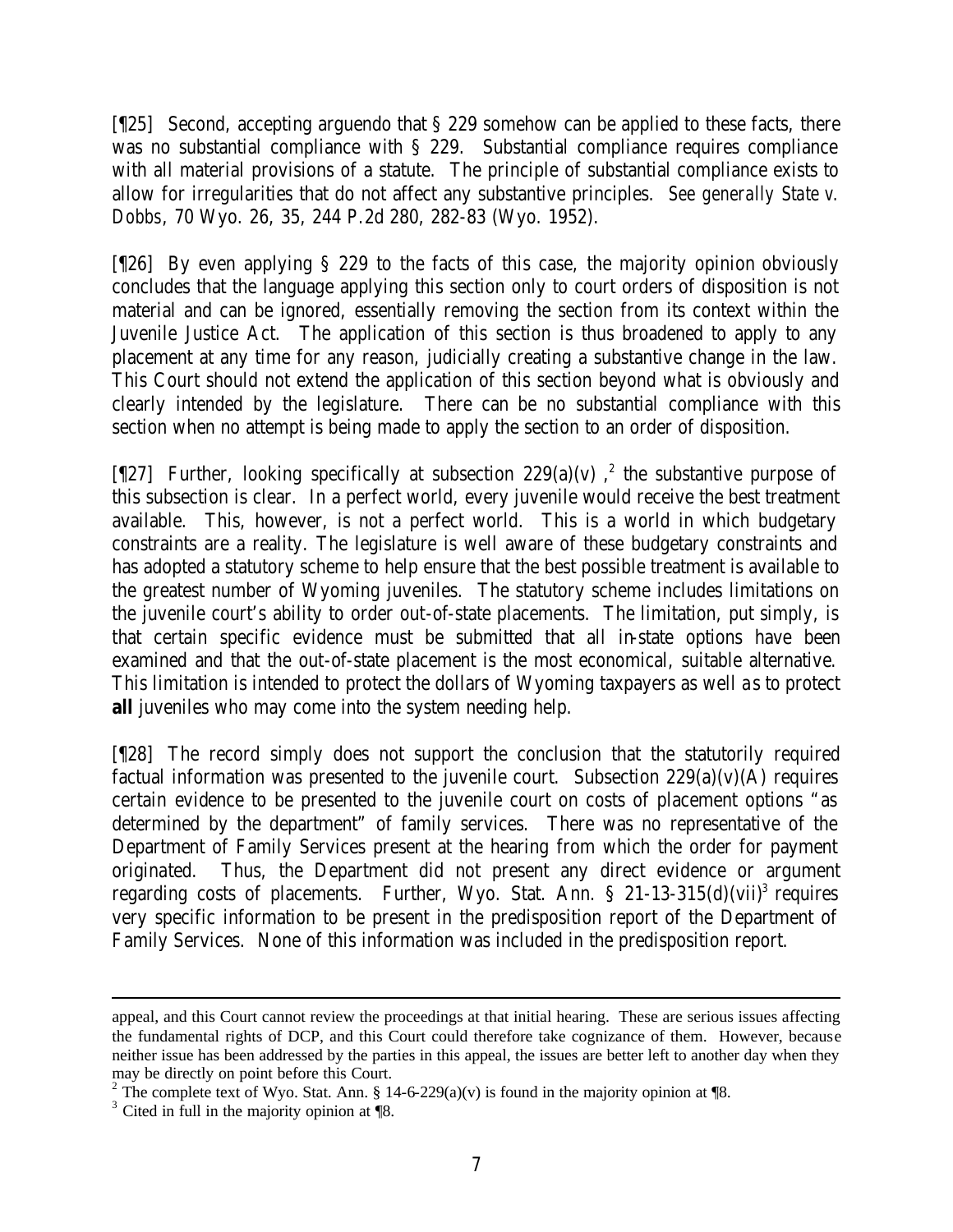[¶29] Again, the majority opinion obviously concludes that the legislature was only adding superfluous language when it required the presentation of very specific cost information "as determined by the department." I cannot agree that requiring the State to provide very specific cost information is not a material provision in a statute intended to protect public money. Because no cost information "as determined by the department" regarding suitable alternative in-state facilities was presented to the juvenile court, there was no compliance with the statute, substantial or otherwise.

[ $[$ ]30] Subsections 229(a)(v)(B) and (C), for the purposes of this appeal, are somewhat related. They require respectively the juvenile court to make "an affirmative finding on the record that no placement can be made in" Wyoming and to state "on the record why no instate placement is available." While some information was presented on the efficacy of the placement at Primary Children's Hospital in Utah, there was no information regarding suitable in-state options. The juvenile court specifically asked if the Wyoming State Hospital in Evanston had been considered, and the mother answered that it had not been considered. No cost information was presented regarding the Wyoming State Hospital nor was any information presented regarding its suitability as a placement alternative for DCP. Thus, at least one potentially viable alternative was not even considered at the hearing, nor was it considered before the placement.

[¶31] In fact, the mother stated to the juvenile court that she did not seriously consider placing DCP any place other than Primary Children's Hospital. The mother was informed, before her placing her son at Primary Children's Hospital, that other in-state alternatives might be options, but she placed DCP at Primary Children's Hospital because she was told that it could provide the best evaluation and treatment. As she stated to the juvenile court, she believed Primary Children's Hospital "was the best place to do the eval on [DCP] and the eval was to take two to three weeks and then start treatment." While the intentions of the mother are commendable, and she may even be correct in her determination that Primary Children's Hospital was the best possible placement for her son, the placement still was made with no regard for the juvenile court process and no regard for the budget of the State of Wyoming Department of Family Services. If anything is clear from § 229(a)(v), it is that the State cannot be financially liable for such a decision.

[¶32] The filing of a petition alleging a juvenile is delinquent begins a judicial process. The judicial process is delineated by the legislature in the Juvenile Justice Act. Again, my general comments regarding the dispositional process in my dissent in *WJH*, at ¶¶56, 57, apply to this case. The dispositional process is supposed to be marked by a group of professionals investigating the specific circumstances of a juvenile and making recommendations as a team to the juvenile court. The juvenile court then acts upon those recommendations. In this case, despite the fact that there was a judicially appointed and operating multidisciplinary team, the mother unilaterally placed her son in Utah.<sup>4</sup> The juvenile court was not approached for a court order for such a placement.

<sup>&</sup>lt;sup>4</sup> The record contains no report from the multidisciplinary team.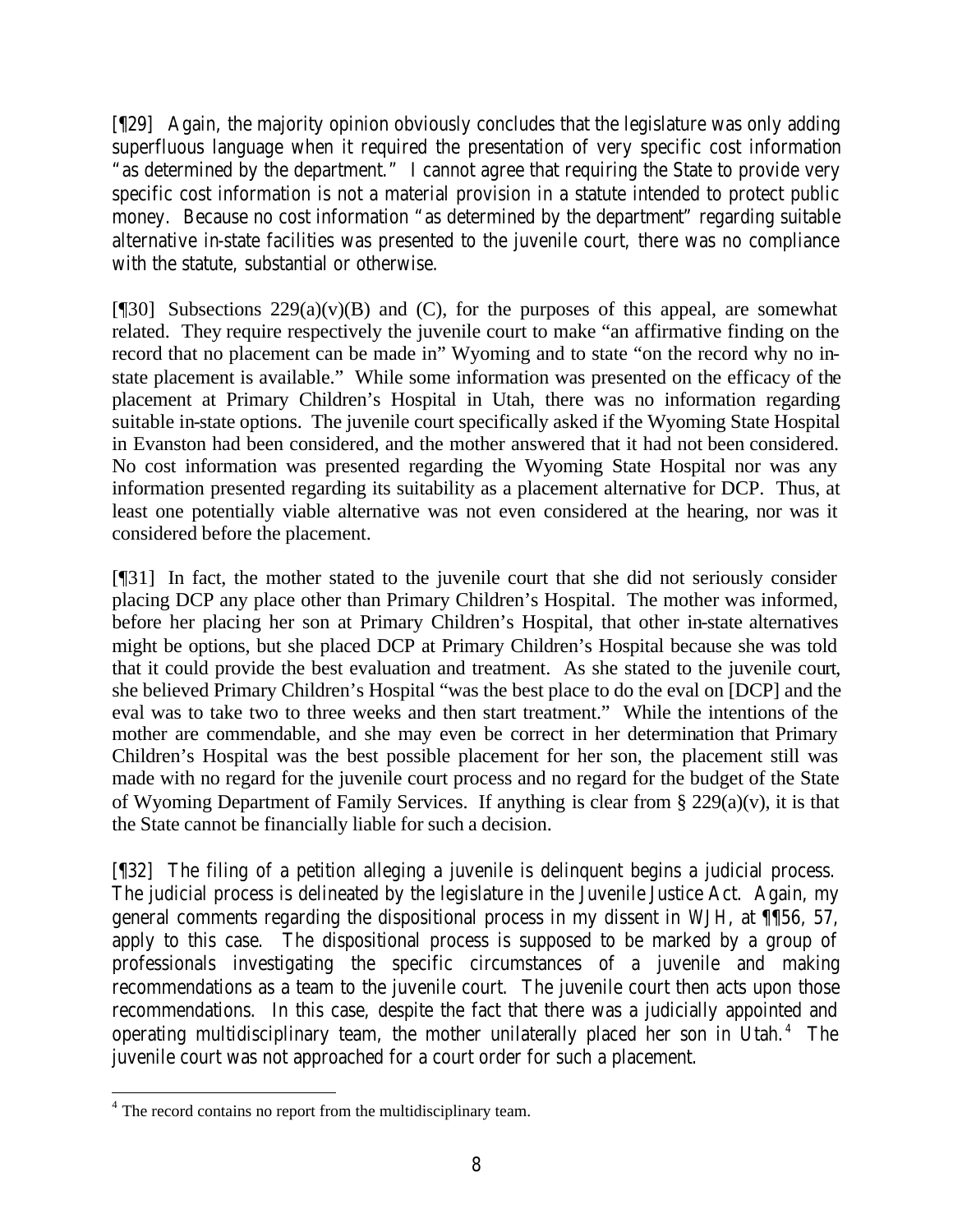[¶33] It would have been an easy matter to bring a placement of DCP within the ambit of the Juvenile Justice Act. The mother is a party to the juvenile court proceedings<sup>5</sup> and as such at any time could have requested a hearing before the juvenile court. Because the mother obviously wanted a medical evaluation of her son before disposition, she could easily have requested the juvenile court to order such under Wyo. Stat. Ann. § 14-6-219(a) (LexisNexis 2001) which states:

> Any time after the filing of a petition, on motion of the district attorney or the child's parents, guardian, custodian or attorney or on motion of the court, the court may order the child to be examined by a licensed and qualified physician, surgeon, psychiatrist or psychologist designated by the court to aid in determining the physical and mental condition of the child. The examination shall be conducted on an outpatient basis, but the court may commit the child to a suitable medical facility or institution for examination if deemed necessary. Commitment for examination shall not exceed fifteen (15) days.

Thus, the mother could have requested the juvenile court to order a medical evaluation and could have requested the evaluation be done at Primary Children's Hospital in Utah. If the court had so ordered, then DCP could have been evaluated in Utah and the county would have paid for the evaluation.<sup>6</sup> The mother also could have requested the placement in Utah for evaluation and treatment as part of disposition, but no proper dispositional hearing ever occurred.<sup>7</sup>

[¶34] Certainly the juvenile, the parents, and other interested parties continue to live their lives and make their own personal decisions while the judicial process is underway, but such personal decisions should not be confused with judicially authorized decisions. Personal decisions are made entirely at the risk of the individual. Indeed, in this case, upon unilaterally making the decision to place her son at Primary Children's Hospital in Utah, the mother acknowledged that she would be responsible for the costs, at least until the scheduled dispositional hearing was held. The dispositional hearing was postponed twice, the first time because "the juvenile is undergoing an evaluation at Primary Children's Hospital and will not be completed by said date" while the second continuance was granted at the joint request of the mother and the prosecuting attorney.

<sup>&</sup>lt;sup>5</sup> Wyo. Stat. Ann. § 14-6-201(a)(xviii) (LexisNexis 2001) defines "party" as including "the child, his parents . . . ." 6 Wyo. Stat. Ann. § 14-6-235(b)(iv) (LexisNexis 2001). "Costs of any physical or mental examinations or

treatment ordered by the court" are to be paid by the county.

 $^7$  The case was terminated before any judicially determined disposition.